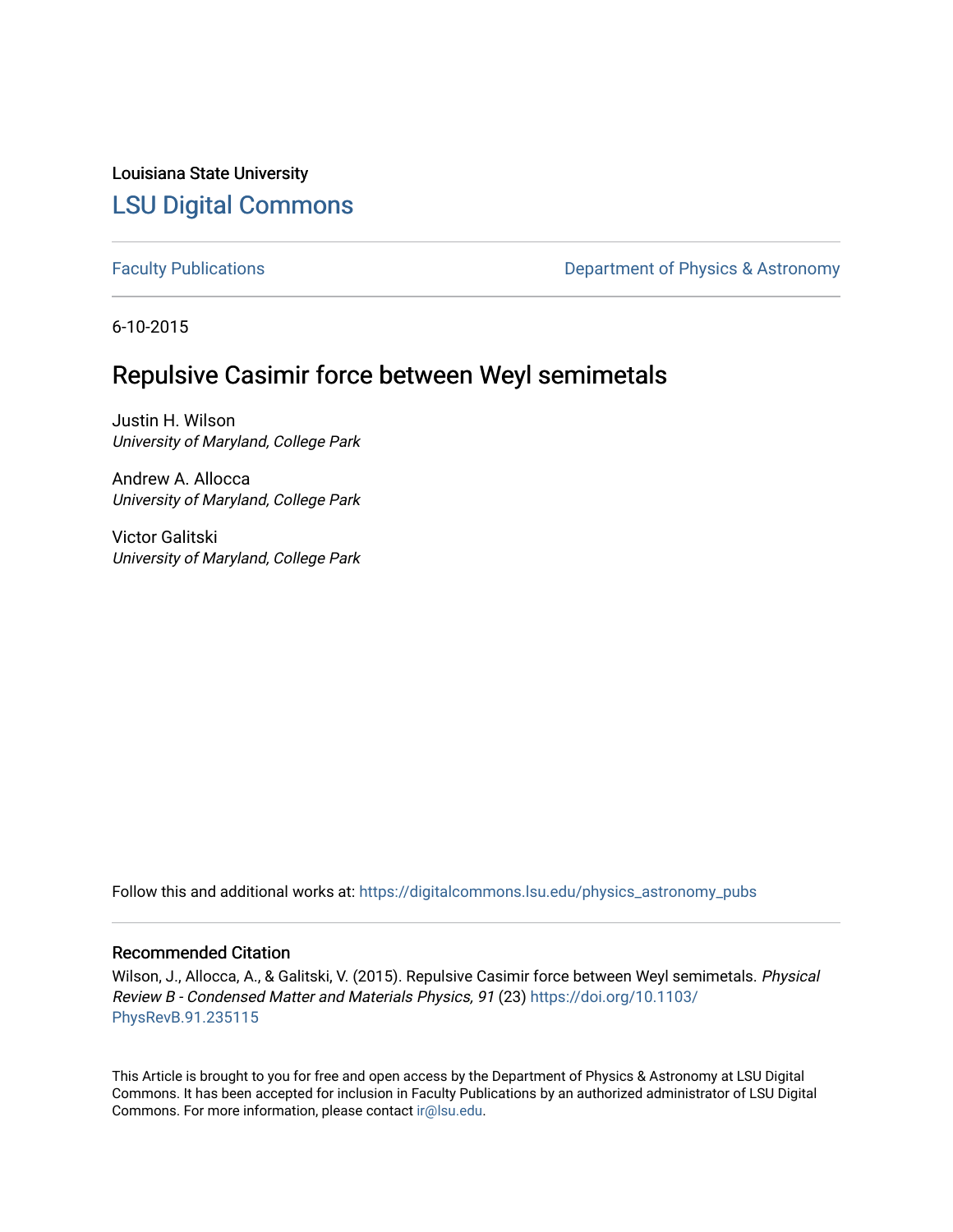

# CHORUS

This is the accepted manuscript made available via CHORUS. The article has been published as:

## Repulsive Casimir force between Weyl semimetals

Justin H. Wilson, Andrew A. Allocca, and Victor Galitski Phys. Rev. B **91**, 235115 — Published 10 June 2015 DOI: [10.1103/PhysRevB.91.235115](http://dx.doi.org/10.1103/PhysRevB.91.235115)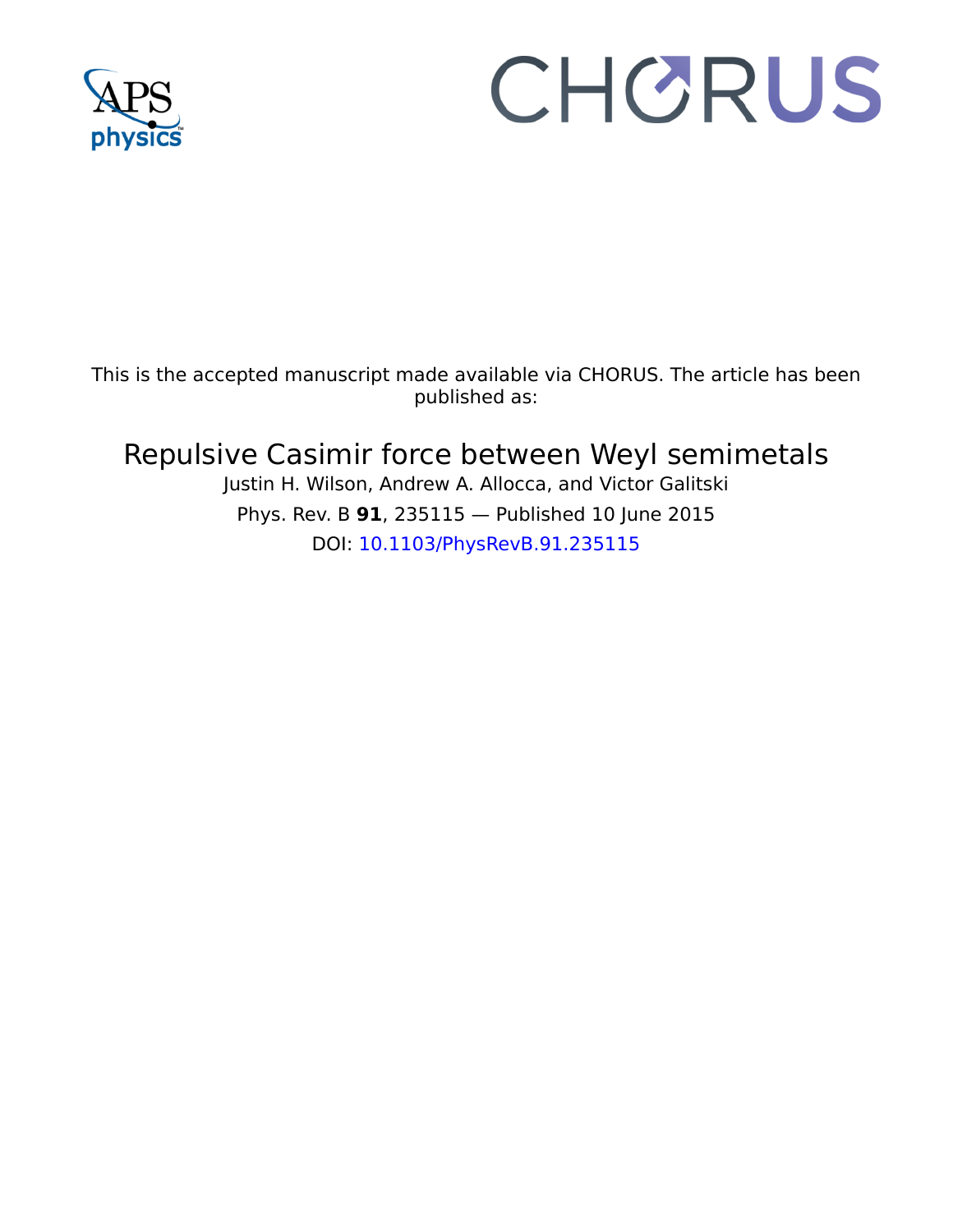#### Repulsive Casimir force between Weyl semimetals

Justin H. Wilson,<sup>1,2</sup> Andrew A. Allocca,<sup>1</sup> and Victor Galitski<sup>1,2</sup>

<sup>1</sup> Joint Quantum Institute and Condensed Matter Theory Center, Department of Physics,

 $2$ School of Physics, Monash University, Melbourne, Victoria 3800, Australia

Weyl semimetals are a class of topological materials that exhibit a bulk Hall effect due to timereversal symmetry breaking. We show that for the idealized semi-infinite case, the Casimir force between two identical Weyl semimetals is repulsive at short range and attractive at long range. Considering plates of finite thickness, we can reduce the size of the long-range attraction even making it repulsive for all distances when thin enough. In the thin film limit, we study the appearance of an attractive Casimir force at shorter distances due to the longitudinal conductivity. Magnetic field, thickness, and chemical potential provide tunable nobs for this effect, controlling the Casimir force: whether it is attractive or repulsive, the magnitude of the effect, and the positions and existence of a trap and antitrap.

PACS numbers: 04.50.-h 11.15.Yc 73.43.-f 78.20.Jq

In 1948, Casimir<sup>1</sup> showed that quantum fluctuations of the electromagnetic field cause a force between two perfectly conducting, electrically neutral objects. This has since been extended to other materials<sup>2,3</sup>. Throughout this time, Casimir repulsion between two materials in vacuum has been a long sought after phenomenon<sup>4,5</sup>. There are principally four categories in which repulsion can be achieved: (i) Modifying the dielectric of the intervening medium<sup>4,6,7</sup>; (ii) Pairing a dielectric object and a permeable object<sup>5</sup> (such as with metamaterials<sup>8</sup>); (iii) Using different geometries<sup>9–11</sup>; and (iv) Breaking timereversal symmetry<sup>12,13</sup>. In this letter, we are concerned with Casimir repulsion in identical time-reversal broken systems. Specifically, we will study how Weyl semimetals with time-reversal symmetry breaking can exhibit Casimir repulsion. The key ingredient to Casimir repulsion in this letter is the existence of a nonzero bulk Hall conductance  $\sigma_{xy} \neq 0$ ,  $\sigma_{xy} = -\sigma_{yx}^{14}$ .

It is a general theorem that mirror symmetric objects without time-reversal symmetry breaking can only attract one another with the Casimir effect<sup>15</sup>. This is understood with the Lifshitz formula<sup>2</sup> where if we have two materials characterized by the two reflection matrices  $R_1$ and  $R_2$  and separated by a distance  $\alpha$  in a parallel plate geometry, we have

$$
E_c(a) = \hbar \int \frac{d^2 k}{(2\pi)^2} \int \frac{d\omega}{2\pi} \, \text{tr} \log[\mathbb{I} - R_1 R_2 e^{-2q_z a}], \quad (1)
$$

where the trace is a matrix trace and  $q_z = \sqrt{\omega^2 + k^2}$ . This integral generally yields an attractive force; however, if we break time reversal symmetry, obtaining antisymmetric off-diagonal terms in the reflection matrix  $R_{xy} = -R_{yx}$  there is the possibility of Casimir repulsion<sup>16</sup>. One candidate is a two-dimensional Hall  $\mu$ <sup>12</sup>, and similarly, another is a topological insulator where the surface states have been gapped by a magnetic field $13,17$ . A Hall conductance does not guarantee repulsion; longitudinal conductance can overwhelm any repulsion from the Hall effect (though the magnetic field



FIG. 1. The setup we will consider here is two Weyl semimetals separated by a distance a in vacuum, and with distance between Weyl cones 2b in k-space (split in the z-direction).

can lead to interesting transitions<sup>18</sup>), and a Hall effect that is too strong can suppress Kerr rotation and hence lead to attraction. The latter case is an interesting phenomenon where "more" of a repulsive material can lead to attraction.

The material we are interested in is marginal in both the case of longitudinal conductance and an overwhelming Hall effect: Weyl semimetals<sup>14</sup> with the Casimir setup seen in Fig. 1 and resulting normalized Casimir pressure in Figs. 2, 3, and 4. These materials have linearly dispersive band structure characterized by Weyl nodes with different chiralities and characterized by a chiral anomaly<sup>19</sup>. Clean Weyl semimetals at zero temperature have a zero DC longitudinal conductivity and optical conductivity  $\text{Re}[\sigma_{xx}] \propto \omega^{20}$ . Additionally, they exhibit a bulk Hall effect exemplified in the DC limit by an axionic field theory<sup>21</sup> where in addition to the Maxwell action, we have

$$
S_A = \frac{e^2}{32\pi^2\hbar c} \int d^3r \, dt \, \theta(\mathbf{r}, t) \epsilon^{\mu\nu\alpha\beta} F_{\mu\nu} F_{\alpha\beta}, \qquad (2)
$$

where  $\theta(\mathbf{r}, t) = 2\mathbf{b} \cdot \mathbf{r} - 2b_0t$ , and 2b is the distance between Weyl nodes in k-space while  $2b_0$  is their energy offset;  $e$  is the charge of an electron;  $\hbar$  is Planck's constant; c is the speed of light;  $F_{\mu\nu}$  is the electromagnetic

University of Maryland, College Park, Maryland 20742-4111, USA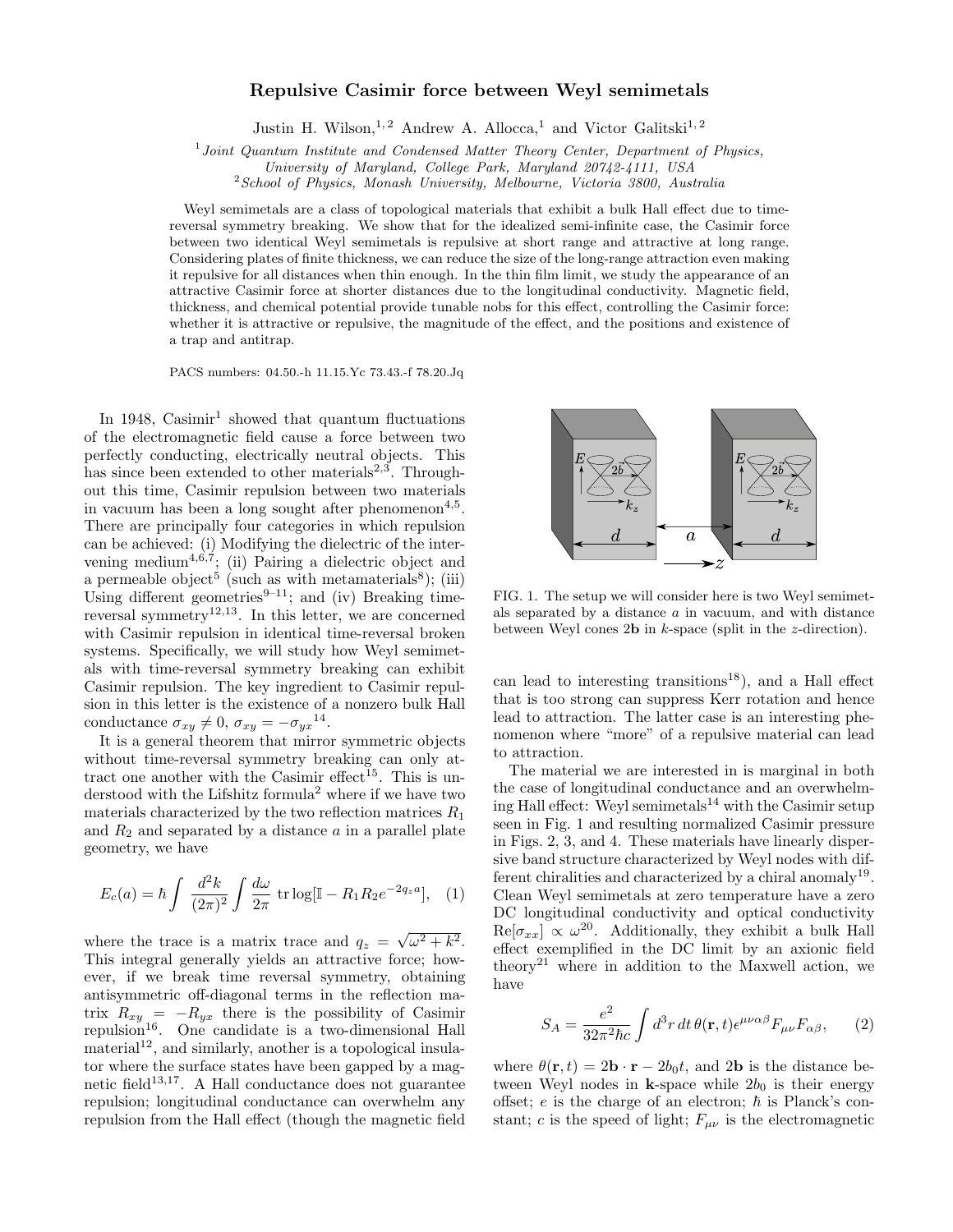field strength tensor; and  $\epsilon^{\mu\nu\alpha\beta}$  is the fully antisymmetric 4-tensor. Inversion symmetry breaking Weyl semimetals, on the other hand, do not exhibit a DC Hall effect<sup>22</sup> and therefore will not see the effects described in this letter. The electrodynamics of this were investigated  $in^{23}$  where the authors even comment on the possibility for a repulsive Casimir effect.

The marginal nature of Weyl semimetals makes them prime candidates for tuning the Casimir force between attractive and repulsive regimes. In constructed Weyl semimetals made of heterostructures of normal and topological insulators $^{24}$  an external magnetic field can control Hall effect<sup>25</sup> and hence the repulsive effects. Additionally, some of the first materials that have been predicted were pyrochlore iridates<sup>26</sup>; these could also see a repulsion tunable with carrier doping or an additional magnetic field.

In a real material and experiment at finite temperature, disorder and interactions should be taken into account and in Weyl semimetals they lead to a finite DC conductivity<sup>20,24,27</sup>. We simulate this effect in the latter part of this letter by raising the chemical potential in our clean system, leading to intraband transitions that contribute to the longitudinal conductivity (in the DC limit these are singular contributions).

To begin, we consider two semi-infinite slabs of Weyl semimetal  $(z < 0$  and  $z > a$  to be precise), neglecting all frequency dependence to the conductivities by assuming the electromagnetic response is captured by Eq. (2). The result is just a material that is solely a bulk Hall material with current responses given by the Hall conductivity  $\sigma_{xy} = e^2b/2\pi^2\hbar$ . This response can be encoded in the dielectric function so that  $\epsilon_{xx} = \epsilon_{yy} = \epsilon_{zz} = 1$  and  $\epsilon_{xy} =$  $-\epsilon_{ux} = i\sigma_{xy}/\omega$ . With this set up, if an incident wave k hits such a material it will break up into two different polarizations in the material  $\mathbf{k}^{\pm}$  that satisfy  $k_x^{\pm} = k_x$ ,  $k_y^{\pm} = k_y$ , and  $(k_z^{\pm})^2 = k_z(k_z \pm \sigma_{xy}/c)$ . Additionally, the two elliptical polarizations  $\mathbf{D}_{\pm} = \epsilon(\omega)\mathbf{E}_{\pm}$  are  $\mathbf{D}_{\pm} \propto$  $\frac{\omega}{ck}$   $(k_z \pm \sigma_{xy}/c)\mathbf{e}_1 \mp ik_z^{\pm}\mathbf{e}_2$  where  $\mathbf{e}_2$  is perpendicular to the plane of incidence and  $\mathbf{e}_1 = \mathbf{e}_2 \times \mathbf{k}^{\pm}$ . Notice that for  $k_z < \sigma_{xy}/c$ , one of the polarizations is evanescent.

The incident and reflected polarizations can be broken up into transverse electric (TE) and transverse magnetic (TM) modes, and the reflection matrix  $R(\omega, \mathbf{k})$ just connects incident to reflected  $(E_r^{\text{TM}}, E_r^{\text{TE}})^T =$  $R(\omega, \mathbf{k}) (E_0^{\text{TM}}, E_0^{\text{TE}})^T$ . As shown in the Lifshitz formula Eq. (1), we need the imaginary frequency reflection matrix. If we let  $\omega \to i\omega$  and define  $q_z^2 = \omega^2/c^2 + k_x^2 + k_y^2$ , the reflection matrix for a semi-infinite slab of this bulk Hall material as

$$
R_{\infty}(iq_z) = \frac{1}{\sigma_{xy}/c} \begin{pmatrix} Q_{-} - \sigma_{xy}/c & -Q_{+} + 2q_z \\ Q_{+} - 2q_z & Q_{-} - \sigma_{xy}/c \end{pmatrix}, \quad (3)
$$

where we have defined for brevity  $\sqrt{2q_z(\sqrt{q_z^2+\sigma_{xy}^2/c^2}\pm q_z)}$  (the real frequency ver- $Q_{+}$  = sion of  $R_{\infty}$  is found in the supplement<sup>28</sup>). Inspecting  $R_{\infty}(iq_z)$ , we see that the reflection matrix only de-



FIG. 2. The normalized Casimir force between two semiinfinite bulk Hall materials. Repulsion is seen for  $\sigma_{xy} a/c \lesssim$ 4.00.  $P_0$  is the distant-dependent ideal Casimir Force<sup>1</sup>. For  $\sigma_{xy}a/c \rightarrow \infty$ ,  $P_c/P_0 \rightarrow 1$ .

pends on the ratio  $cq_z/\sigma_{xy}$ . This dependence has implications for the Casimir force. After changing variables to solely  $q_z$ , we can inspect the Casimir pressure  $P_c(a) = -\partial E_c/\partial a$ , and we have an expression  $P_c = \frac{2\hbar c}{(2\pi)^2} \int dq_z q_z^3$   $g\left[\frac{q_z}{\sigma_{xy}/c}, 2q_z a\right]$ , with a function  $g(\frac{q_z}{\sigma_{xy}/c}, 2q_z a)$  written out in the supplement<sup>28</sup> for completeness. If we then change variables to  $x = 2aq_z$ and normalize by Casimir's original result for perfect conductors  $P_0 = -\frac{\hbar c \pi^2}{240a^4}$ , we can write the equation for the pressure as  $P_c/P_0 = f(\sigma_{xy}a/c)$ .

With this formulation, we plot normalized force  $P_c/P_0$ as a function of  $\sigma_{xy}a/c$  obtaining the single function seen in Fig. 2. We see that for  $\sigma_{xy}a/c \lesssim 4.00$  we obtain repulsion while for  $\sigma_{xy}a/c \gtrsim 4.00$  we obtain attraction. Thus, these similar materials trap each other at a fixed distance simply dependent on the Hall conductivity,  $a_{\text{Trap}} \approx \frac{4.00}{\sigma_{xy}/c}$ . If we insert the value of  $\sigma_{xy} = e^2 b / 2\pi^2 \hbar$ into this expression, we find  $a_{\text{Trap}} \approx 860/b$ . This means that if  $1/b \sim O(nm)$ , then  $a_{\text{Trap}} \sim O(\mu m)$  quite reasonable.

As the distance between the materials gets large,  $P_c/P_0 \rightarrow 1$ . This behavior is markedly different from the thin film Hall case obtained by Tse and MacDonald  $\text{in}^{12,17}$ . They found a small (two-dimensional) quantum Hall effect implies a quantized and repulsive Casimir force at large distance. In our case, we get attraction at large distances for a bulk Hall material independent of the magnitude of the Hall effect. To resolve this seeming inconsistency, imagine a finite thickness of the bulk Hall material of thickness  $d$ , then the two-dimensional conductivity  $\sigma_{xy}d$  diverges as  $d \to \infty$ , and in the case of a 2D quantum Hall plate with infinite Hall conductivity, the Casimir effect is attractive and approaches  $P_0$ .

To make this argument more precise, one can actually find the reflection matrix for a bulk Hall system of thickness d and the result is (derivation of  $R_d$  depends only on the axionic action Eq. (2) and can be found in the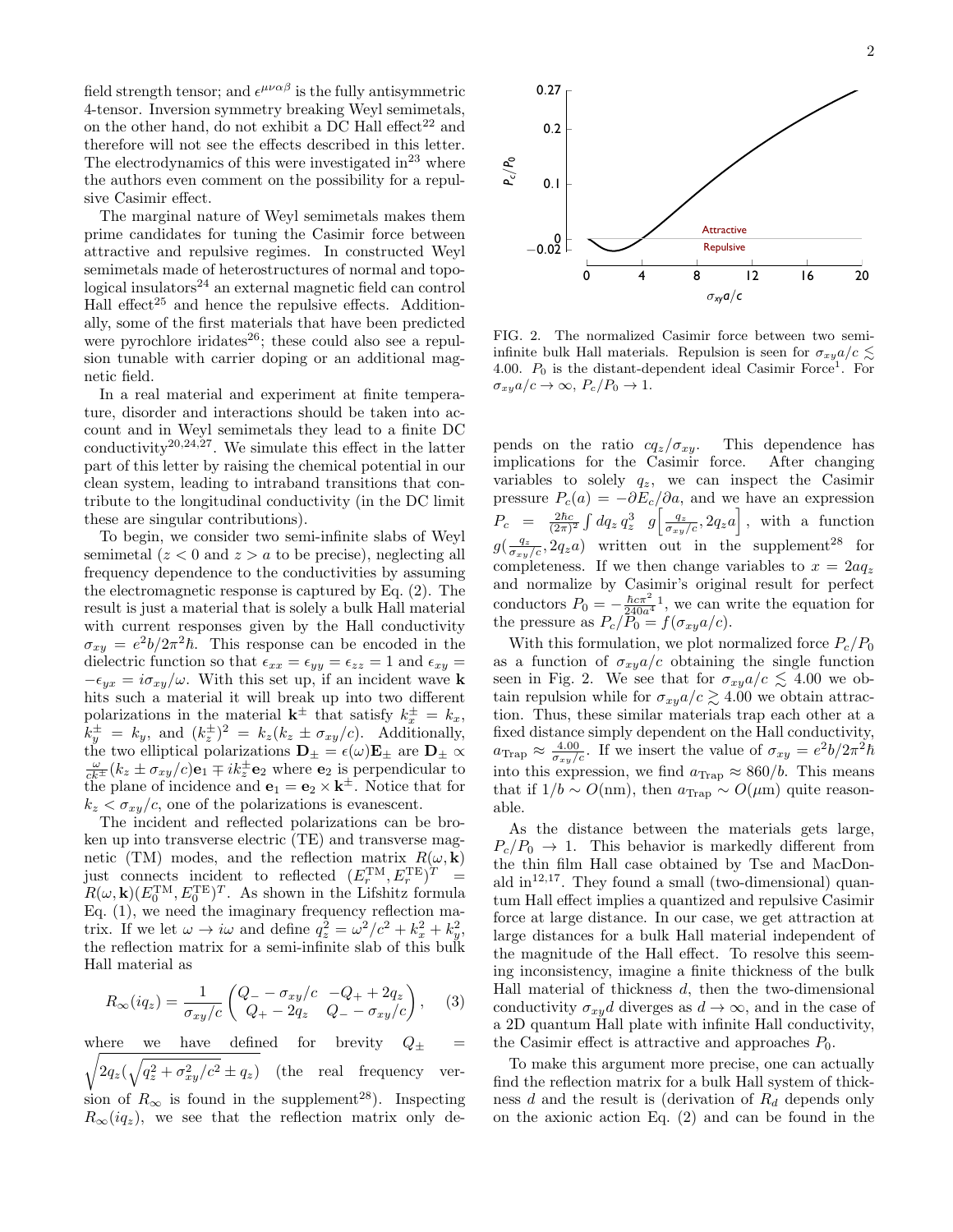supplement<sup>28</sup>, calculated for real frequencies)

$$
R_d(iq_z) = \begin{pmatrix} R_{xx} & R_{xy} \\ -R_{xy} & R_{xx} \end{pmatrix},\tag{4}
$$

with

$$
R_{xx} = -\frac{1}{2} \frac{\sigma_{xy}}{c} (Q_{-} \sinh Q_{+} d + \frac{\sigma_{xy}}{c} \cosh Q_{+} d - Q_{+} \sin Q_{-} d - \frac{\sigma_{xy}}{c} \cos Q_{-} d)/D, \tag{5}
$$

$$
R_{xy} = -\frac{1}{2} \frac{\sigma_{xy}}{c} (Q_+ \sinh Q_+ d + 2q_z \cosh Q_+ d - Q_- \sin Q_- d - 2q_z \cos Q_- d)/D,
$$
\n(6)

where

$$
D = (Q_{+}^{2} + \frac{1}{2} \frac{\sigma_{xy}^{2}}{c^{2}}) \cosh Q_{+} d + (2q_{z}Q_{+} + \frac{\sigma_{xy}}{c}Q_{-}) \sinh Q_{+} d + (Q_{-}^{2} - \frac{1}{2} \frac{\sigma_{xy}^{2}}{c^{2}}) \cos Q_{-} d + (2q_{z}Q_{-} - \frac{\sigma_{xy}}{c}Q_{+}) \sin Q_{-} d. (7)
$$

It can be shown that  $\lim_{d\to\infty} R_d(iq_z) = R_\infty(iq_z).$ 

Similarly, in the limit of  $d \to 0$ , if we keep  $\sigma_{xy}^{\text{2D}} = \sigma_{xy}d$ constant, we obtain what was found  $in^{12}$ 

$$
\lim_{d \to 0} R_d(iq_z) = \frac{1}{1 + (\sigma_{xy}^{2D}/2c)^2} \begin{pmatrix} -(\sigma_{xy}^{2D}/2c)^2 & -\sigma_{xy}^{2D}/2c \\ \sigma_{xy}^{2D}/2c & -(\sigma_{xy}^{2D}/2c)^2 \end{pmatrix}.
$$

For the rest of our discussion, define  $R_0(iq_z)$  =  $\lim_{d\to 0} R_d(iq_z)$  with  $\sigma_{xy}^{\text{2D}} = \sigma_{xy}d$  held constant.

With the correct limits identified, we first notice that we can write  $R_d$  as a function of only two variables  $R_d =$  $R_d(cq_z/\sigma_{xy}, \sigma_{xy}^{2D}/c)$ . Thus, by similar arguments to what we had for the semi-infinite case, the Casimir pressure  $P_c = P_0 f(\sigma_{xy} a/c, \sigma_{xy}^{\text{2D}}/c).$ 

The limiting cases can be understood now by considering first Eq. (1). The exponential constrains  $q_z \sim 1/a$  and since technically the "thin-film" limit is  $\lim_{q_z \to 0} R_d(iq_z) = R_0(iq_z)$ , we have that  $d/a \to 0$ . In other words, the thin film limit is applicable when we are considering  $d \ll a$ . The opposite limit is just when  $q_zd \to \infty$ , and by similar arguments, that means  $d \gg a$  is when the semi-infinite case applies. Both limits leave  $\sigma_{xy}a/c$  and  $\sigma_{xy}d/c$  unaffected (though in the thin film case  $\sigma_{xy}a$  drops out while in the semi-infinite case  $\sigma_{xy}d \to \infty$  has the same limit as  $q_zd \to \infty$ ).

The thin film limit can be evaluated exactly<sup>12</sup> and has the form  $P_c^{\text{TF}} = P_0 \frac{90}{\pi^4} \text{Re} \{\text{Li}_4 \left[ (\sigma_{xy}^{\text{2D}}/c)^2 / (\sigma_{xy}^{\text{2D}}/c + 2i)^2 \right] \}$ where  $Li_4$  is the polylogarithm of degree 4. Note that this function has a minimum value of  $P_c^{\text{TF}} \approx -0.117 P_0$ representing how repulsive we can get. For large enough  $\sigma_{xy}^{\text{2D}}/c$ , the force does become attractive—corresponding roughly to when  $(\sigma_{xy}^{2D}/c)^2 > \sigma_{xy}^{2D}/c$  (i.e. when Kerr rotation is suppressed).

The cross-over between these regimes can be seen in Fig. 3. As  $\sigma_{xy}d/c$  is increased, the Casimir energy approaches the semi-infinite case. However, for any finite d, each curve asympotically approaches its thin-film value (and never goes lower than the minimum value represented by dashed horizontal line in Fig. 3). This not only clearly connects our case to the previously known



FIG. 3. (Color online) A plot of the normalized Casimir force for various thicknesses of a bulk Hall material (idealized Weyl semimetal). It begins slightly repulsive for small  $\sigma_{xy}d/c$ , and as this increases, it becomes more repulsive until it reaches the maximum for a thin film material (the dashed line) at which point it increases to the semi-infinite limit.  $P_0 = -\frac{\hbar c \pi^2}{240a^4}$  and  $\sigma_{xy} = e^2 b / 2\pi^2 \hbar$  is the bulk Hall response. Fig. 4 takes into account more material properties.

thin-film result, it also provides a theoretical justification for considering a thin-film limit  $d \ll a$  with a twodimensional conductance  $\sigma_{\mu\nu}d$ .

Until now the plates have been idealized. Using the thin film limit illustrated above as a reference allows us to easily consider some of the effects of taking into account the full frequency response of the material. Thus, we pick a  $\sigma_{xy}d$  that is reasonably in the repulsive regime (for all distances) in order to analyze the effects of including some of the lowest order frequency dependence into the conductivities. We will mainly be interested in the effects of virtual vacuum transitions that are low in energy, which corresponds to plates that are far apart from one another. Thus, we will use the low-energy chiral Hamiltonian for a pair of Weyl nodes

$$
H_W = \pm \hbar v_{\rm F} \sigma \cdot (\mathbf{k} \pm \mathbf{b}),\tag{8}
$$

where  $v_F$  is the Fermi velocity and **b** is the position of the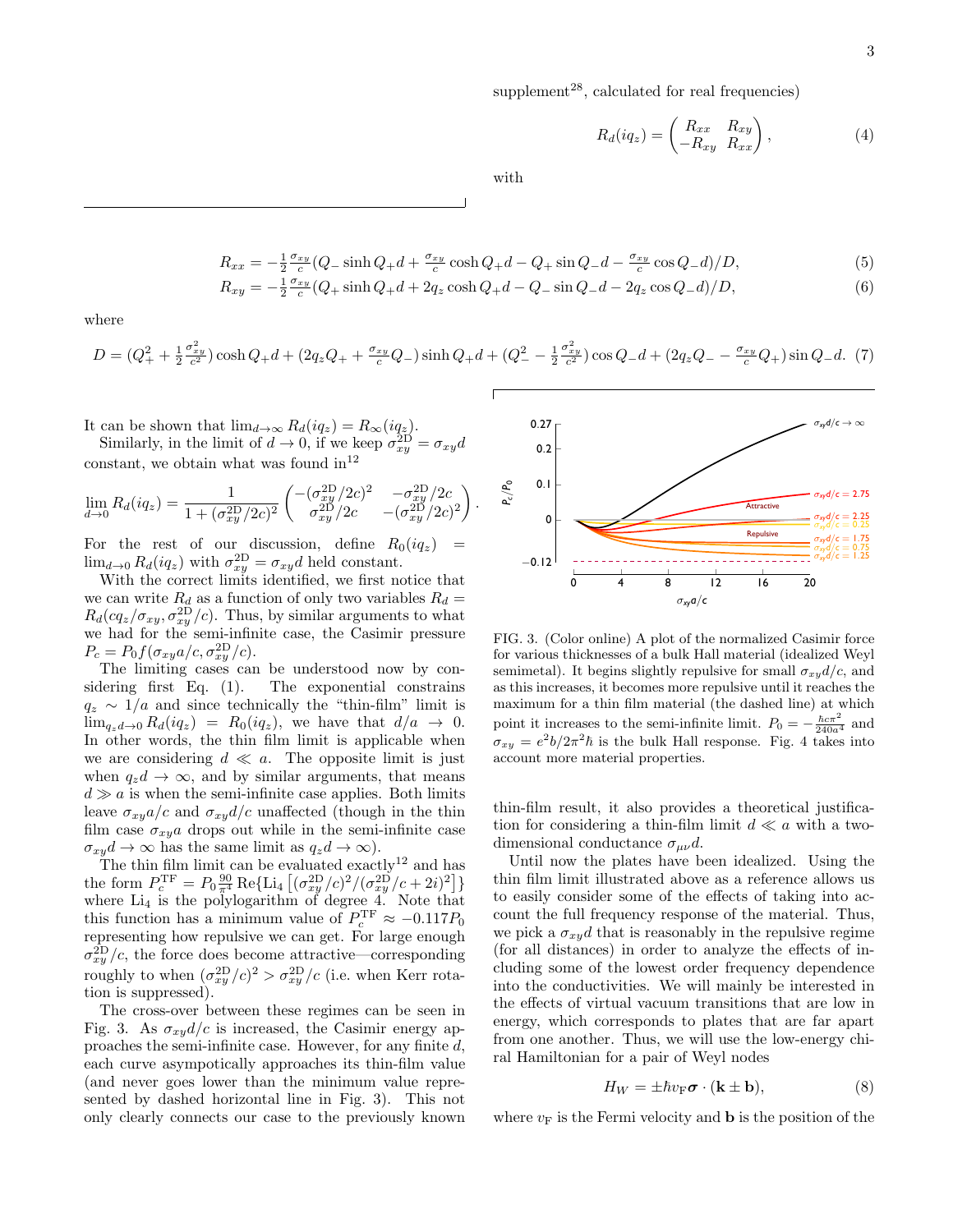

FIG. 4. The Casimir force for a thin film Weyl semimetal taking into account low-energy virtual transitions in the band structure. An anti-trap develops when the longitudinal conductivity overwhelms the Hall conductivity. In (a) we compare different values of b (or equivalently, changing the Hall effect); in (b) we compare different  $v_F$  (the larger  $v_F$  the smaller  $\sigma_{xx}$  is); and in (c) we turn on a finite chemical potential which causes attraction at very large distances (and hence a trap). Even small chemical potentials have this property but the trap is quite far out. Unless the parameter is varying,  $a_0 = 1 \text{ nm}, d = 20 \text{ nm},$  $b = 0.3(2\pi/a_0), \Lambda = 2\pi/a_0, v_F = 6 \times 10^5 \text{ m/s, and } \mu = 0.$ 

of Weyl node in k-space. The exact band structure will be important as the plates get closer though weighting will still be larger on the lower energy modes.

To the conductivities, we fix  $k_z$  and calculate twodimensional conductivities using the Kubo-Greenwood formulation (see the supplement<sup>28</sup> for details), then integrate the resulting expression over  $k_z$  with a symmetric cutoff  $\sigma_{\mu\nu}(i\omega) = \int_{-\Lambda}^{\Lambda} \frac{dk_z}{2\pi} \tilde{\sigma}_{\mu\nu}(i\omega; k_z)^{29}$  where  $\tilde{\sigma}_{\mu\nu}(i\omega; k_z)$ is the two-dimensional conductivity with  $k_z$  fixed. We evaluate this at imaginary frequency to aid the Casimir calculations.

We perform this procedure at finite chemical potential  $\mu$  and throw out terms that go to zero when the cutoff  $\Lambda \to \infty$ . This yields the conductivities

$$
\sigma_{xx}(i\omega) = \frac{e^2}{12\pi^2\hbar v_{\rm F}} \left[ \frac{5}{3}\omega + 2\omega \log\left(\frac{v_{\rm F}\Lambda}{\omega}\right) + 4\frac{\mu^2}{\hbar^2 \omega} - \omega \log\left(1 + \frac{4\mu^2}{\hbar^2 \omega^2}\right) \right], \quad (9)
$$

and  $\sigma_{xy}(i\omega) = \frac{e^2b}{2\pi^2\hbar}$  is unchanged at this order. Due to the linear dispersion of the Weyl nodes, we have a logarithmic cutoff dependence. Note that rotating to real frequencies we get the correct result for two Weyl nodes for  $\text{Re}[\sigma_{xx}(\omega)]^{20}$ , and a result with the appropriate logarithmic divergence for  $\text{Im}[\sigma_{xx}(\omega)]^{30}$ . This can be understood in terms of charge renormalization due to the band structure, but for ease of our purposes we let  $\Lambda \sim 1/a_0$ where  $a_0$  is the lattice spacing. For our plots we choose a lattice spacing of  $a_0 = 1$  nm, a thickness of  $d = 20$  nm,  $b = 0.3(2\pi/a_0), \Lambda = 2\pi/a_0, v_F = 6 \times 10^5 \,\text{m/s}, \text{ and } \mu = 0$ unless its the parameter we are varying.

Now, one can use one of two equivalent ways of calculating the Casimir energy: the reflection matrix as given  $in<sup>12</sup>$ , or using a microscopic analysis to find the photon dressed RPA current-current correlators<sup>28</sup>. In order to avoid an unphysical negative  $\sigma_{xx}(i\omega)$  as well as for consistency, we cutoff the photon energies in the Lifshitz formula to run from 0 to  $\Lambda$ —an approximation valid for  $a \gg \frac{c}{v_{\rm F}} \Lambda^{-1}.$ 

First, we see that we get an anti-trap for these at approximately 650 nm, and if we increase b as in Fig. 4a (with, say, an applied magnetic field), it not only moves closer to zero separation, but the overall repulsive behavior can be enhanced. On the other hand, if we increase  $v_F$  as we see in Fig. 4b, we see the region of attraction is suppressed, but the overall repulsive behavior at large distances is maintained. Modifying  $\Lambda$  will have effects similar to modifying  $v_F$ , but since it appears logarithmically, it would need to change by orders of magnitude to give appreciable changes (a simple plot for this is provided in the supplement, but is not relevant for the discussion here). This "anti-trap" effect is occurring at short distances when higher order band effects also play a role, but any other effects will contribute to the longitudinal conductivity in such a way that an anti-trap will appear.

Interestingly, when we introduce a finite chemical potential as we see in Fig. 4c. In addition to the anti-trap we get at shorter distances, we start to see a trap at much longer distances appear. This is not surprising since at zero frequency there is a divergent longitudinal conductivity. Thus, we know that at long distances, the Casimir force must be attractive, but by modifying the Hall effect, we have an intermediate regime of repulsion. A similar effect would occur if we took finite temperature or disorder corrections to the longitudinal conductivities.

Considering the form of the conductance in terms of the fine structure constant,  $\sigma_{xy}d/c = \alpha \frac{2bd}{\pi}$ , we see that  $bd$  controls the strength of the repulsion in the thin film limit. Without longitudinal conductance, the repulsive regime roughly corresponds to when  $(\sigma_{xy}d/c)^2 \lesssim \sigma_{xy}d/c$ or equivalently  $\frac{2bd}{\pi} \lesssim \frac{1}{\alpha}$ . The longitudinal conductance introduces  $v_F$  into the scheme; relevant photons have  $\omega \approx$  $c/a$  and thus it becomes important for  $\sigma_{xx} d/c \sim \alpha \frac{c}{v_F} \frac{d}{a} \gtrsim$  $O(1)$  (neglecting constants) which both emphasizes that  $v_F$  controls the longitudinal conductance's contribution to the Casimir effect and that the term is suppressed at longer distances.

We have shown here how Weyl semimetals can exhibit